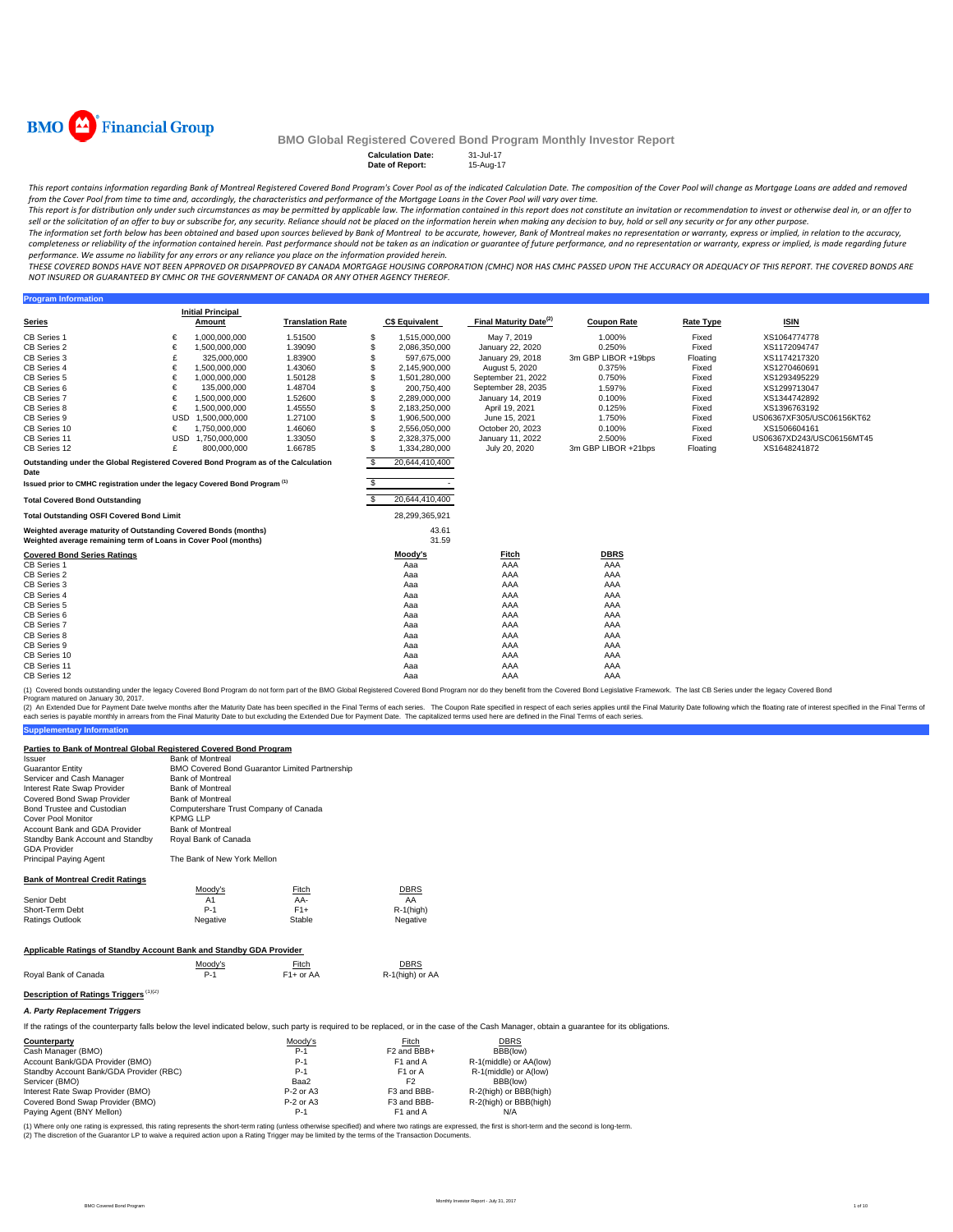

| <b>Calculation Date:</b> | 31-Jul-17 |
|--------------------------|-----------|
| Date of Report:          | 15-Aug-17 |

#### *B. Summary of Specific Rating Trigger Actions*

I) The following actions are required if the Cash Manager (BMO) undergoes a downgrade below the stipulated rating:

|                                                                                                                                                                                                                                                                                                                       | Moody's | Fitch               | DBRS                    |
|-----------------------------------------------------------------------------------------------------------------------------------------------------------------------------------------------------------------------------------------------------------------------------------------------------------------------|---------|---------------------|-------------------------|
| a) The Servicer will be required to direct amounts received directly<br>into the GDA Account (or Standby GDA Account if applicable)<br>within 2 Canadian business days and the Cash Manager shall<br>immediately remit any funds held at such time for or on behalf of<br>the Guarantor directly into the GDA Account | $P-1$   | F <sub>1</sub> or A | R-1(middle) or AA(low)  |
| II) The following actions are required if the Servicer (BMO) undergoes a downgrade below the stipulated rating:                                                                                                                                                                                                       |         |                     |                         |
|                                                                                                                                                                                                                                                                                                                       | Moody's | Fitch               | DBRS                    |
| a) The Servicer will be required to direct amounts received to the<br>Cash Manager, or GDA as applicable                                                                                                                                                                                                              | $P-1$   | F <sub>1</sub> or A | R-1(middle) or BBB(low) |

III) The Swap Provider is required to transfer credit support or transfer all of its rights and obligations to a replacement third party, or to obtain a guarantee of its rights and obligations from a third party, if the Swap Provider undergoes a downgrade below the stipulated rating:

|                                | Moody's <sup>(3)</sup> | Fitch    | <b>DBRS</b>             |
|--------------------------------|------------------------|----------|-------------------------|
| a) Interest Rate Swap Provider | P-1 or A2              | F1 and A | R-1(middle) or A (high) |
| b) Covered Bond Swap Provider  | P-1 or A2              | F1 and A | R-1(middle) or A (high) |

IV) The following actions are required if the Issuer (BMO) undergoes a downgrade below the stipulated rating:

| a) Mandatory repayment of the Demand Loan                                                                                                                | Moody's<br>N/A | Fitch<br>F <sub>2</sub> or BB <sub>B+</sub> | <b>DBRS</b><br>N/A |
|----------------------------------------------------------------------------------------------------------------------------------------------------------|----------------|---------------------------------------------|--------------------|
| b) Cashflows will be exchanged under the Covered Bond Swap<br>Agreement (to the extent not already taking place)                                         | Baa1           | BBB+                                        | BBB(high)          |
| c) Transfer of title to Loans to Guarantor <sup>(4)</sup>                                                                                                | A <sub>3</sub> | BBB-                                        | BBB(low)           |
| <b>Events of Defaults &amp; Test Compliance</b><br>Asset Coverage Test (C\$ Equivalent of Outstanding<br>Covered Bond < Adjusted Aggregate Asset Amount) |                | Pass                                        |                    |
| <b>Issuer Event of Default</b><br>Guarantor LP Event of Default                                                                                          |                | No<br>No                                    |                    |

(3) If no short term rating exists, then A1

(4) The transfer of registered title to the Cans to the Guarantor may be deferred if (A) saitsfactory assurances are provided to the Guarantor and the Bond Trustee by The Office of the Sulerintendent of Financial Instituti

| <b>Pre-Man</b>                            |       |                      |
|-------------------------------------------|-------|----------------------|
| (Applicable to Hard Bullet Covered Bonds) |       |                      |
| <b>Pre-Maturity Required Ratings</b>      | ⊏itch | or A(low)<br>A(high) |

Following a breach of the Pre-Maturity test in respect of a Series of Hard Bullet Covered Bonds, and unless the Pre-Maturity Liquidity Ledger is otherwise funded from the other sources, the Partnership shall offer to sell Randomly Selected Loans if Final Maturity Date is within 12 months from the Pre-Maturity Test Date

(1) In the case of DBRS, if Final Maturity Date is within six months of the Pre-Maturity Test Date, then A(high), otherwise A(low).

| <b>Reserve Fund</b>                                                           |         |       |             |
|-------------------------------------------------------------------------------|---------|-------|-------------|
| <b>Reserve Fund Required Amount Ratings</b>                                   | Moody's | Fitch | <b>DBRS</b> |
| Senior                                                                        |         |       | A(low)      |
| Short Term                                                                    | $P-1$   | F1    | R-1(middle) |
| Are the ratings of the Issuer below the Reserve Fund Required Amount Ratings? |         | No    |             |

If the ratings of the Issuer fall below the Reserve Fund Required Amount Ratings, then the Guarantor shall credit or cause to be credited to the Reserve Fund funds up to an amount equal to the Reserve Fund Required Amount.

Reserve Fund Required Amount: Nil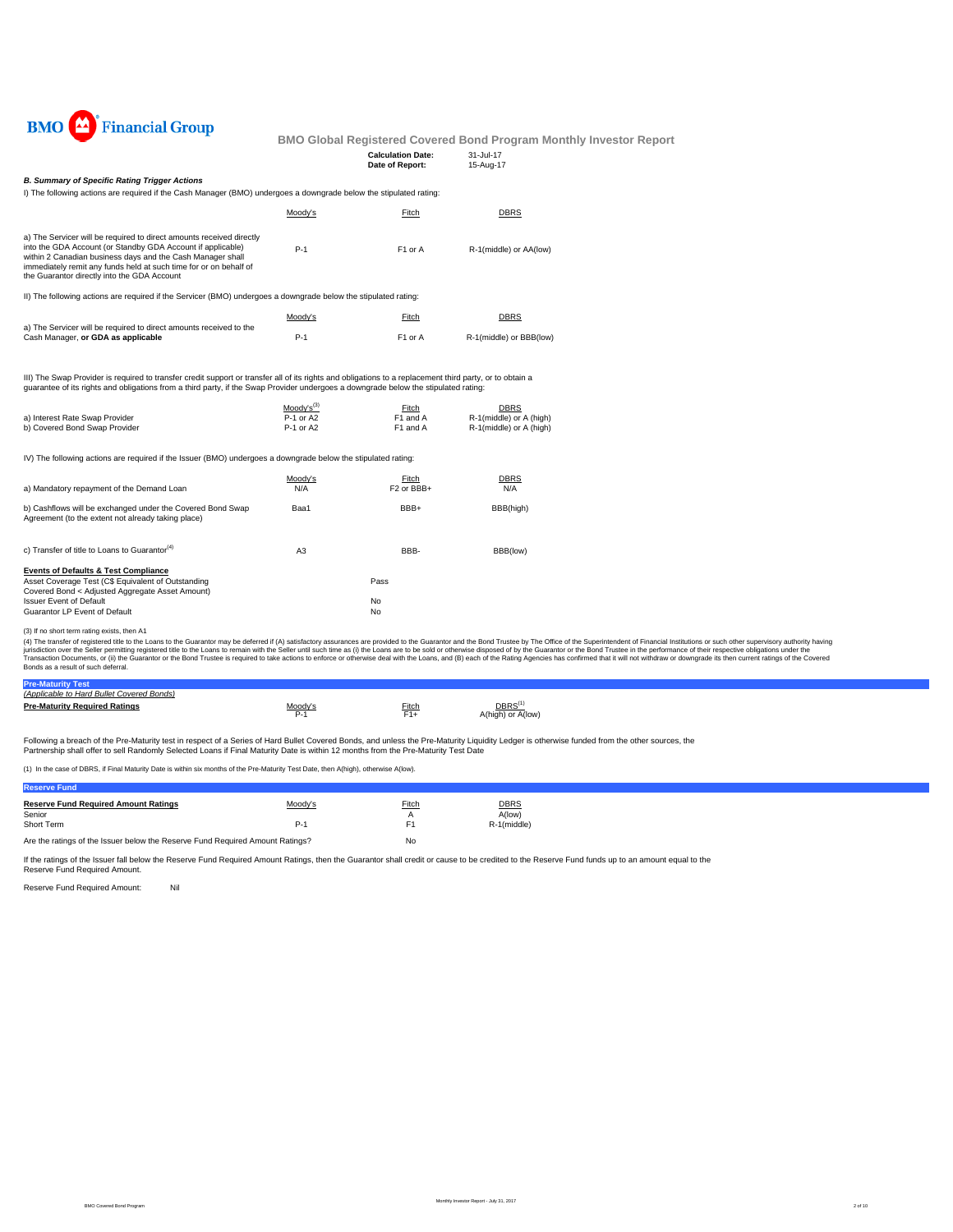

|                                                                                                                                                                                                                                            |             | <b>Calculation Date:</b><br>Date of Report: | 31-Jul-17<br>15-Aug-17             |        |                |  |
|--------------------------------------------------------------------------------------------------------------------------------------------------------------------------------------------------------------------------------------------|-------------|---------------------------------------------|------------------------------------|--------|----------------|--|
| <b>Asset Coverage Test</b>                                                                                                                                                                                                                 |             |                                             |                                    |        |                |  |
| C\$ Equivalent of Outstanding Covered Bonds                                                                                                                                                                                                |             | 20.644.410.400                              |                                    |        |                |  |
| $A^{(1)}$ = Lesser of (i) Sum of LTV adjusted outstanding principal balance and (ii) Sum of<br>Asset percentage adjusted outstanding principal balance                                                                                     |             | 24.140.440.153                              |                                    | A (i)  | 26.382.994.703 |  |
| $B =$ Principal receipts not applied                                                                                                                                                                                                       |             |                                             |                                    | A (ii) | 24.140.440.153 |  |
| $C =$ Cash capital contributions                                                                                                                                                                                                           |             | $\overline{\phantom{a}}$                    | Asset Percentage                   | 91.5%  |                |  |
| $D =$ Substitution assets<br>$E = (i)$ Reserve fund balance<br>(ii) Pre - Maturity liquidity ledger balance                                                                                                                                |             | $\overline{\phantom{a}}$                    | <b>Maximum Asset</b><br>Percentage | 95.0%  |                |  |
| $F =$ Negative carry factor calculation                                                                                                                                                                                                    |             |                                             |                                    |        |                |  |
| Total: $A + B + C + D + E - F$                                                                                                                                                                                                             |             | 24.140.440.153                              |                                    |        |                |  |
| <b>Asset Coverage Test Pass/Fail</b><br>(1) Market Value as determined by adjusting, not less than quarterly, the Original Market Value utilizing the Indexation Methodology (see Appendix for details) for subsequent price developments. | <b>Pass</b> |                                             |                                    |        |                |  |

| <b>Valuation Calculation</b>                                                                                                                                                                                                 |                |        |                |
|------------------------------------------------------------------------------------------------------------------------------------------------------------------------------------------------------------------------------|----------------|--------|----------------|
| <b>Trading Value of Covered Bonds</b>                                                                                                                                                                                        | 20.718.036.580 |        |                |
| A = Lesser of i) Present value of outstanding loan balance of Performing Eligible<br>Loans <sup>(1)</sup> and ii) 80% of Market Value <sup>(2)</sup> of properties securing Performing Eligible Loans,<br>net of adjustments | 26.444.575.981 | A (i)  | 26.444.575.981 |
| $B =$ Principal receipts up to calculation date not otherwise applied                                                                                                                                                        |                | A (ii) | 48,542,310,479 |
| $C =$ Cash capital contributions                                                                                                                                                                                             |                |        |                |
| D = Trading Value of any Substitute Assets                                                                                                                                                                                   |                |        |                |
| $E =$ (i) Reserve Fund Balance, if applicable                                                                                                                                                                                |                |        |                |
| (ii) Pre - Maturity liquidity ledger balance                                                                                                                                                                                 | ۰              |        |                |
| F = Trading Value of Swap Collateral                                                                                                                                                                                         |                |        |                |
| Total: $A + B + C + D + E + F$                                                                                                                                                                                               | 26.444.575.981 |        |                |

(1) Present value of expected future cash flows of Loans using current market interest rates offered to BMO clients. The effective weighted average rate used for discounting is 2.63%.<br>(2) Market Value as determined by adju

|                          | 22,582,955,658<br>3,304,044,436<br>25,887,000,094                                                             |
|--------------------------|---------------------------------------------------------------------------------------------------------------|
|                          |                                                                                                               |
| <b>Write Off Amounts</b> | <b>Loss Percentage (Annualized)</b>                                                                           |
| \$42,680                 | 0.00%                                                                                                         |
|                          |                                                                                                               |
| <b>Current Month</b>     | Previous Month                                                                                                |
|                          |                                                                                                               |
| 539,397,584              | 496,688,714                                                                                                   |
|                          |                                                                                                               |
| 57,306,723               | 49,238,828                                                                                                    |
| 934,597                  | 2,363,273                                                                                                     |
|                          |                                                                                                               |
|                          | 2,004,000,000.00                                                                                              |
|                          |                                                                                                               |
|                          |                                                                                                               |
|                          |                                                                                                               |
|                          | (29, 850, 482)                                                                                                |
|                          | (496, 688, 714)                                                                                               |
|                          |                                                                                                               |
|                          | (2,003,931,199)                                                                                               |
|                          | (334)                                                                                                         |
|                          |                                                                                                               |
|                          | 21,820,086                                                                                                    |
|                          | 2,029,000,000<br>(27, 812, 629)<br>$(539, 397, 584)$ <sup>(1)</sup><br>(2,028,069,803)<br>(140)<br>31,358,748 |

 $^{(1)}$  Includes cash settlement of \$539,397,584 to occur on August 17, 2017.

| <b>Cover Pool - Summary Statistics</b>       |                         |                  |
|----------------------------------------------|-------------------------|------------------|
| Asset Type                                   | Mortgages               |                  |
| Previous Month Ending Balance                | 24.891.694.912          |                  |
| Aggregate Outstanding Balance                | \$<br>26.407.268.552    |                  |
| Number of Loans                              | 103.807                 |                  |
| Average Loan Size                            | \$<br>254.388           |                  |
| Number of Primary Borrowers                  | 102.216                 |                  |
| Number of Properties                         | 103.807                 |                  |
|                                              | Original <sup>(1)</sup> | Indexed $^{(2)}$ |
| Weighted Average Current Loan to Value (LTV) | 62.23%                  | 51.34%           |
| Weighted Average Authorized LTV              | 69.53%                  | 56.85%           |
| Weighted Average Original LTV                | 69.53%                  |                  |
| Weighted Average Seasoning                   | 19.00 (Months)          |                  |
| Weighted Average Coupon                      | 2.54%                   |                  |
| Weighted Average Original Term               | 50.59 (Months)          |                  |
| Weighted Average Remaining Term              | 31.59 (Months)          |                  |
| <b>Substitution Assets</b>                   | Nil                     |                  |

<sup>(1)</sup> Value as most recently determined or assessed in accordance with the underwriting policies (whether upon origination or renewal of the Eligible Loan or subsequently thereto).<br><sup>(2)</sup> Value as determined by adjusting, n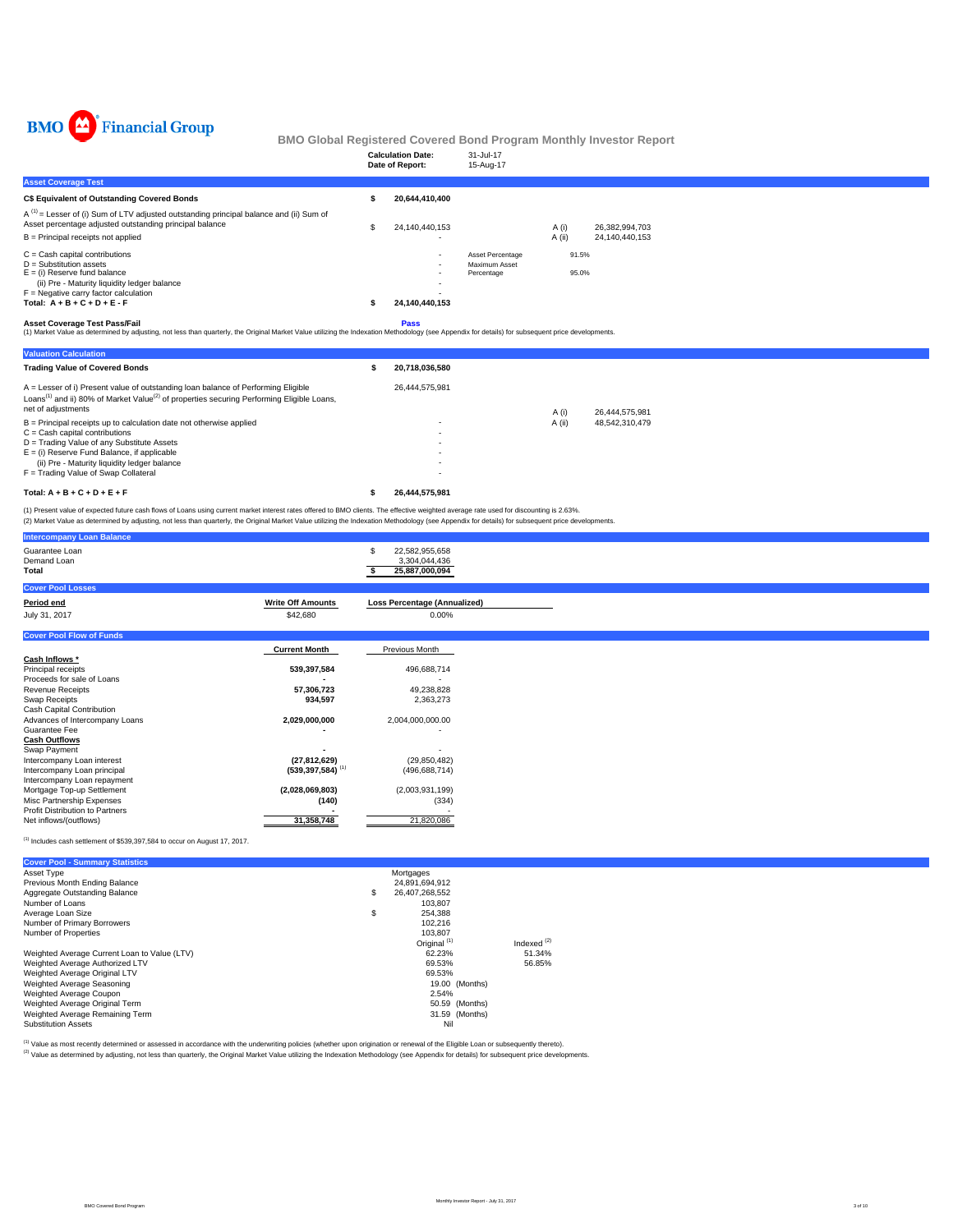

|                                              | <b>Calculation Date:</b><br>Date of Report: | 31-Jul-17<br>15-Aug-17 |                          |            |
|----------------------------------------------|---------------------------------------------|------------------------|--------------------------|------------|
| <b>Cover Pool - Delinguency Distribution</b> |                                             |                        |                          |            |
| <b>Aging Summary</b>                         | <b>Number of Loans</b>                      | Percentage             | <b>Principal Balance</b> | Percentage |
| Current and less than 30 days past due       | 103.322                                     | 99.53                  | 26,297,074,082           | 99.58      |
| 30 - 59 days past due                        | 252                                         | 0.24                   | 64.087.755               | 0.24       |
| 60 - 89 days past due                        | 85                                          | 0.08                   | 21.832.866               | 0.08       |
| 90 or more days past due                     | 148                                         | 0.14                   | 24.273.849               | 0.09       |
| <b>Grand Total</b>                           | 103,807                                     | 100.00                 | 26,407,268,552           | 100.00     |

| <b>Cover Pool - Provincial Distribution</b> |                        |            |                          |            |
|---------------------------------------------|------------------------|------------|--------------------------|------------|
| <b>Province</b>                             | <b>Number of Loans</b> | Percentage | <b>Principal Balance</b> | Percentage |
| Alberta                                     | 12,761                 | 12.29      | 3,141,111,484            | 11.89      |
| <b>British Columbia</b>                     | 15,578                 | 15.01      | 5,297,871,167            | 20.06      |
| Manitoba                                    | 1,394                  | 1.34       | 242.039.055              | 0.92       |
| New Brunswick                               | 1,629                  | 1.57       | 206.273.412              | 0.78       |
| Newfoundland                                | 2,779                  | 2.68       | 461.203.831              | 1.75       |
| Northwest Territories & Nunavut             | 87                     | 0.08       | 18.330.480               | 0.07       |
| Nova Scotia                                 | 3,212                  | 3.09       | 560.148.319              | 2.12       |
| Ontario                                     | 45,788                 | 44.11      | 12,515,763,548           | 47.40      |
| Prince Edward Island                        | 547                    | 0.53       | 75,352,409               | 0.29       |
| Quebec                                      | 17,819                 | 17.17      | 3,447,898,745            | 13.06      |
| Saskatchewan                                | 2,111                  | 2.03       | 420.174.355              | 1.59       |
| <b>Yukon Territories</b>                    | 102                    | 0.10       | 21,101,748               | 0.08       |
| <b>Grand Total</b>                          | 103,807                | 100.00     | 26,407,268,552           | 100.00     |
|                                             |                        |            |                          |            |

| <b>Cover Pool - Credit Score Distribution</b> |                        |            |                          |            |
|-----------------------------------------------|------------------------|------------|--------------------------|------------|
| Credit Score <sup>(1)</sup>                   | <b>Number of Loans</b> | Percentage | <b>Principal Balance</b> | Percentage |
| Score Unavailable                             | 1.751                  | 1.69       | 386.161.611              | 1.46       |
| Less than 600                                 | 2,281                  | 2.20       | 510.697.220              | 1.93       |
| $600 - 650$                                   | 4.060                  | 3.91       | 1.055.002.513            | 4.00       |
| $651 - 700$                                   | 11,318                 | 10.90      | 3.082.322.424            | 11.67      |
| $701 - 750$                                   | 23.243                 | 22.39      | 6.282.187.577            | 23.79      |
| 751 - 800                                     | 40.882                 | 39.38      | 10.828.967.102           | 41.01      |
| 801 and Above                                 | 20.272                 | 19.53      | 4.261.930.106            | 16.14      |
| <b>Grand Total</b>                            | 103.807                | 100.00     | 26.407.268.552           | 100.00     |
|                                               |                        |            |                          |            |

| <b>Cover Pool - Rate Type Distribution</b>           |                        |            |                          |            |
|------------------------------------------------------|------------------------|------------|--------------------------|------------|
| <b>Rate Type</b>                                     | <b>Number of Loans</b> | Percentage | <b>Principal Balance</b> | Percentage |
| Fixed                                                | 80,896                 | 77.93      | 19,913,088,410           | 75.41      |
| Variable                                             | 22,911                 | 22.07      | 6,494,180,142            | 24.59      |
| <b>Grand Total</b>                                   | 103.807                | 100.00     | 26,407,268,552           | 100.00     |
|                                                      |                        |            |                          |            |
| <b>Cover Pool - Mortgage Asset Type Distribution</b> |                        |            |                          |            |
| <b>Mortgage Asset Type</b>                           | <b>Number of Loans</b> | Percentage | <b>Principal Balance</b> | Percentage |
| <b>Conventional Amortizing Mortgages</b>             | 103.807                | 100.00     | 26,407,268,552           | 100.00     |
| <b>Grand Total</b>                                   | 103.807                | 100.00     | 26,407,268,552           | 100.00     |
|                                                      |                        |            |                          |            |
| <b>Cover Pool - Occupancy Type Distribution</b>      |                        |            |                          |            |

| <b>Occupancy Type</b> | <b>Number of Loans</b> | Percentage | <b>Principal Balance</b> | Percentage |
|-----------------------|------------------------|------------|--------------------------|------------|
| Owner Occupied        | 78,656                 | 75.77      | 21.102.038.641           | 79.91      |
| Non-Owner Occupied    | 25.151                 | 24.23      | 5.305.229.911            | 20.09      |
| <b>Grand Total</b>    | 103.807                | 100.00     | 26.407.268.552           | 100.00     |

| Mortgage Rate (%)  | <b>Number of Loans</b> | Percentage | <b>Principal Balance</b> |                | Percentage               |
|--------------------|------------------------|------------|--------------------------|----------------|--------------------------|
| Less than 1.00     | 15                     | 0.01       |                          | 3,559,330      | 0.01                     |
| $1.00 - 3.99$      | 102.755                | 98.99      | S                        | 26,218,992,149 | 99.29                    |
| $4.00 - 4.49$      | 665                    | 0.64       | J.                       | 123.899.728    | 0.47                     |
| $4.50 - 4.99$      | 85                     | 0.08       | J.                       | 14,485,116     | 0.05                     |
| $5.00 - 5.49$      | 21                     | 0.02       | л                        | 3,345,208      | 0.01                     |
| $5.50 - 5.99$      |                        | 0.00       |                          | 434,633        | 0.00                     |
| $6.00 - 6.49$      | 6                      | 0.01       |                          | 853.607        | 0.00                     |
| $6.50 - 6.99$      | 257                    | 0.25       |                          | 41.698.781     | 0.16                     |
| $7.00 - 7.49$      |                        |            |                          |                | $\overline{\phantom{a}}$ |
| $7.50 - 7.99$      | ۰                      | ۰          |                          |                |                          |
| 8.00 and Above     |                        |            |                          |                |                          |
| <b>Grand Total</b> | 103.807                | 100.00     |                          | 26.407.268.552 | 100.00                   |

**Cover Pool - Mortgage Rate Distribution**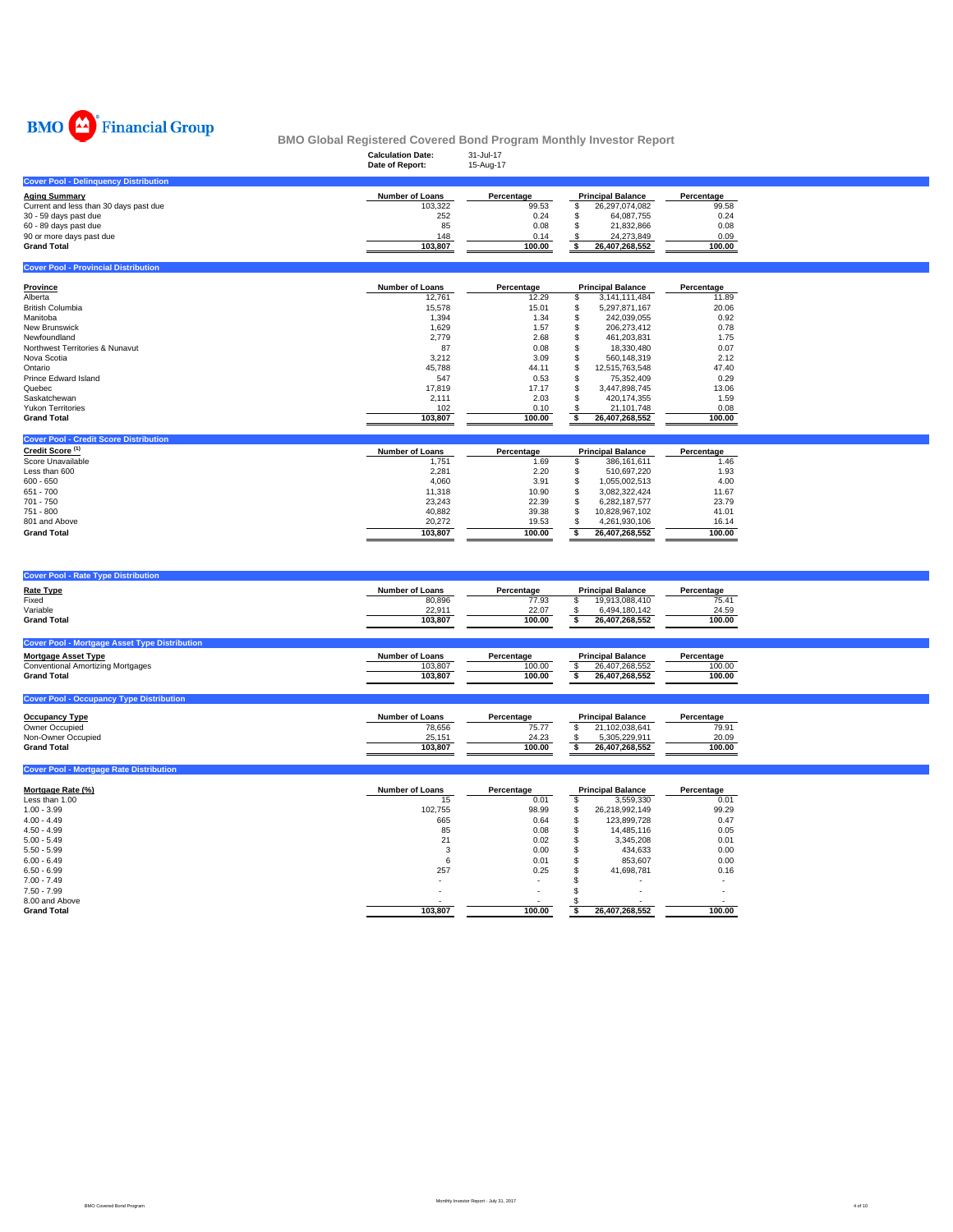

|                                           | <b>Calculation Date:</b><br>Date of Report: | 31-Jul-17<br>15-Aug-17 |                          |                |            |
|-------------------------------------------|---------------------------------------------|------------------------|--------------------------|----------------|------------|
| Cover Pool - Indexed LTV Distribution (1) |                                             |                        |                          |                |            |
| Indexed LTV (%)                           | <b>Number of Loans</b>                      | Percentage             | <b>Principal Balance</b> |                | Percentage |
| 20,00 and Below                           | 10,753                                      | 10.36                  |                          | 962,911,552    | 3.65       |
| $20.01 - 25.00$                           | 4,521                                       | 4.36                   |                          | 698,179,136    | 2.64       |
| $25.01 - 30.00$                           | 4,927                                       | 4.75                   |                          | 973.997.938    | 3.69       |
| $30.01 - 35.00$                           | 5,905                                       | 5.69                   |                          | 1.412.876.469  | 5.35       |
| $35.01 - 40.00$                           | 8,129                                       | 7.83                   |                          | 2,290,987,491  | 8.68       |
| $40.01 - 45.00$                           | 9,653                                       | 9.30                   |                          | 2,807,572,111  | 10.63      |
| 45.01 - 50.00                             | 10,530                                      | 10.14                  |                          | 2,977,598,137  | 11.28      |
| $50.01 - 55.00$                           | 10,430                                      | 10.05                  |                          | 2,886,699,447  | 10.93      |
| $55.01 - 60.00$                           | 9.719                                       | 9.36                   |                          | 2,802,666,484  | 10.61      |
| $60.01 - 65.00$                           | 8,610                                       | 8.29                   |                          | 2,467,523,149  | 9.34       |
| 65.01 - 70.00                             | 7,805                                       | 7.52                   |                          | 2,293,233,936  | 8.68       |
| 70.01 - 75.00                             | 8,538                                       | 8.22                   |                          | 2,484,269,922  | 9.41       |
| 75.01 - 80.00                             | 4,287                                       | 4.13                   |                          | 1,348,752,782  | 5.11       |
| 80.01 and Above                           |                                             |                        |                          |                |            |
| <b>Grand Total</b>                        | 103,807                                     | 100.00                 |                          | 26.407.268.552 | 100.00     |

(1) Value as determined by adjusting, not less than quarterly, the Original Market Value utilizing the Indexation Methodology (see Appendix for details) for subsequent price developments.

### **Cover Pool - Remaining Term Distribution**

| <b>Months to Maturity</b> | <b>Number of Loans</b> | Percentage |    | <b>Principal Balance</b> | Percentage |
|---------------------------|------------------------|------------|----|--------------------------|------------|
| Less than 12              | 17,806                 | 17.15      | a. | 4,239,156,264            | 16.05      |
| $12 - 17$                 | 10,825                 | 10.43      | £. | 3,095,696,907            | 11.72      |
| $18 - 24$                 | 10,838                 | 10.44      | S  | 2.738.141.009            | 10.37      |
| $25 - 30$                 | 8.702                  | 8.38       | S  | 2.074.579.532            | 7.86       |
| $31 - 36$                 | 10.577                 | 10.19      | £. | 2.664.382.372            | 10.09      |
| $37 - 42$                 | 11,850                 | 11.42      | S  | 3.131.456.953            | 11.86      |
| $43 - 48$                 | 10.450                 | 10.07      | £. | 2.595.293.030            | 9.83       |
| $49 - 54$                 | 14.186                 | 13.67      | S  | 3.802.842.310            | 14.40      |
| $55 - 60$                 | 8,367                  | 8.06       | S  | 2.018.637.852            | 7.64       |
| $61 - 63$                 | 14                     | 0.01       | S  | 2.895.741                | 0.01       |
| 72 and Above              | 192                    | 0.18       |    | 44,186,582               | 0.17       |
| <b>Grand Total</b>        | 103,807                | 100.00     |    | 26,407,268,552           | 100.00     |

| <b>Cover Pool - Remaining Principal Balance Distribution</b> |                        |            |                          |                |            |
|--------------------------------------------------------------|------------------------|------------|--------------------------|----------------|------------|
| <b>Remaining Principal Balance (C\$)</b>                     | <b>Number of Loans</b> | Percentage | <b>Principal Balance</b> |                | Percentage |
| 99,999 and Below                                             | 18,352                 | 17.68      |                          | 1,174,415,903  | 4.45       |
| 100,000 - 199,999                                            | 32,593                 | 31.40      | S.                       | 4.912.281.997  | 18.60      |
| 200.000 - 299.999                                            | 24,421                 | 23.53      |                          | 5.996.579.732  | 22.71      |
| 300,000 - 399,999                                            | 12,666                 | 12.20      |                          | 4,364,753,262  | 16.53      |
| 400,000 - 499,999                                            | 6,619                  | 6.38       | S                        | 2.948.746.459  | 11.17      |
| 500.000 - 599.999                                            | 3,477                  | 3.35       |                          | 1.894.388.440  | 7.17       |
| 600.000 - 699.999                                            | 1,847                  | 1.78       | S.                       | 1.195.902.034  | 4.53       |
| 700.000 - 799.999                                            | 1,098                  | 1.06       | s                        | 821.062.695    | 3.11       |
| 800,000 - 899,999                                            | 726                    | 0.70       |                          | 615.864.571    | 2.33       |
| $900.000 - 999.999$                                          | 554                    | 0.53       |                          | 525,838,824    | 1.99       |
| 1.000.000 - 1.499.999                                        | 1.137                  | 1.10       |                          | .369.502.557   | 5.19       |
| 1,500,000 - 2,000,000                                        | 243                    | 0.23       | S                        | 414.949.642    | 1.57       |
| 2,000,000 - 3,000,000                                        | 74                     | 0.07       |                          | 172,982,435    | 0.66       |
| 3,000,000 and Above                                          |                        |            |                          |                | ۰.         |
|                                                              | 103,807                | 100.00     |                          | 26,407,268,552 | 100.00     |
|                                                              |                        |            |                          |                |            |

| <b>Cover Pool - Property Type Distribution</b> |                 |            |                          |            |
|------------------------------------------------|-----------------|------------|--------------------------|------------|
| <b>Property Type</b>                           | Number of Loans | Percentage | <b>Principal Balance</b> | Percentage |
| Condominium                                    | 22,119          | 21.31      | 4.327.795.042            | 16.39      |
| Multi-Residential                              | 5.458           | 5.26       | 1.325.324.026            | 5.02       |
| Single Family                                  | 68.686          | 66.17      | 18.916.690.047           | 71.63      |
| Townhouse                                      | 7.544           | 7.27       | 1.837.459.437            | 6.96       |
| <b>Grand Total</b>                             | 103.807         | 100.00     | 26.407.268.552           | 100.00     |

*Note: Percentages and totals in the above tables may not add exactly due to rounding.*

## **Cover Pool - Indexed LTV and Delinquency Distribution by Province (1)**

|              |                 | <b>Aging Summary</b>                                |  |  |                           |  |                           |                             |           |  |               |
|--------------|-----------------|-----------------------------------------------------|--|--|---------------------------|--|---------------------------|-----------------------------|-----------|--|---------------|
| Province     | Indexed LTV (%) | <b>Current and</b><br>less than 30<br>days past due |  |  | 30 to 59<br>days past due |  | 60 to 89<br>days past due | 90 or more<br>days past due |           |  | Total         |
| Alberta      | 20,00 and Below | 67.745.959                                          |  |  |                           |  |                           |                             | 41.146    |  | 67.787.105    |
| $20.01 - 25$ |                 | 53,605,679                                          |  |  | 143,940                   |  | ۰                         |                             |           |  | 53,749,620    |
| $25.01 - 30$ |                 | 68.228.057                                          |  |  |                           |  | ٠                         |                             |           |  | 68,228,057    |
| $30.01 - 35$ |                 | 88.927.102                                          |  |  |                           |  | ۰                         |                             |           |  | 88.927.102    |
| $35.01 - 40$ |                 | 119.974.266                                         |  |  | 255,735                   |  |                           |                             |           |  | 120,230,001   |
| $40.01 - 45$ |                 | 166.649.500                                         |  |  | 298,917                   |  |                           |                             | 721.741   |  | 167,670,158   |
| $45.01 - 50$ |                 | 202.020.929                                         |  |  | 887,839                   |  | 1.184.595                 |                             | 388.721   |  | 204,482,085   |
| $50.01 - 55$ |                 | 263.876.492                                         |  |  | 670,381                   |  |                           |                             | 458,330   |  | 265,005,203   |
| $55.01 - 60$ |                 | 361.142.818                                         |  |  | 2.614.375                 |  | 291.740                   |                             | 733.452   |  | 364,782,384   |
| $60.01 - 65$ |                 | 434.148.900                                         |  |  | 1.461.839                 |  | 1,010,789                 |                             | 198.468   |  | 436,819,996   |
| $65.01 - 70$ |                 | 365.911.093                                         |  |  | 690,885                   |  | 570,652                   |                             | 228.644   |  | 367.401.275   |
| $70.01 - 75$ |                 | 394.491.450                                         |  |  | 998,665                   |  | 210.441                   |                             | 206.681   |  | 395,907,237   |
| $75.01 - 80$ |                 | 538,656,061                                         |  |  | 493,570                   |  | 326,729                   |                             | 644,903   |  | 540,121,262   |
|              |                 | 3,125,378,307                                       |  |  | 8,516,145                 |  | 3,594,946                 |                             | 3,622,086 |  | 3,141,111,484 |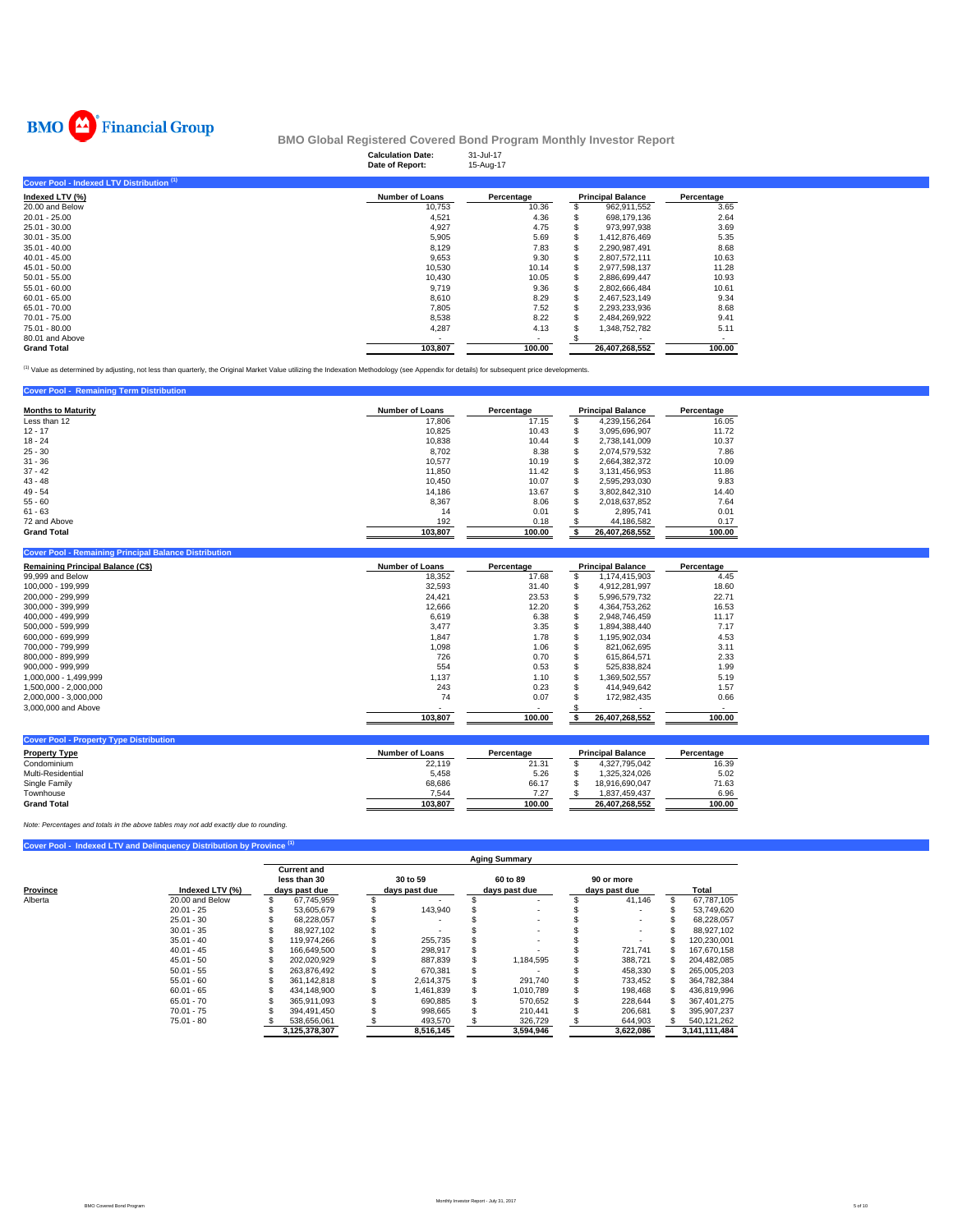

# **Calculation Date:** 31-Jul-17 **Date of Report:** 15-Aug-17 **BMO Global Registered Covered Bond Program Monthly Investor Report**<br>Calculation Date: 31-Jul-17<br>Date of Report: 15-Aug-17

|                         |                 |                    |                 | <b>Aging Summary</b> |                      |                     |
|-------------------------|-----------------|--------------------|-----------------|----------------------|----------------------|---------------------|
|                         |                 | <b>Current and</b> |                 |                      |                      |                     |
|                         |                 | less than 30       | 30 to 59        | 60 to 89             | 90 or more           |                     |
| Province                | Indexed LTV (%) | days past due      | days past due   | days past due        | days past due        | <b>Total</b>        |
| <b>British Columbia</b> | 20.00 and Below | \$<br>290,801,918  | \$<br>1,605,529 | \$<br>96,143         | \$<br>$\overline{c}$ | \$<br>292,503,592   |
|                         | $20.01 - 25$    | \$<br>214,578,361  | \$<br>1,051,222 | \$<br>106,090        | \$<br>274,799        | \$<br>216,010,472   |
|                         | $25.01 - 30$    | \$<br>298,532,111  | \$<br>348,587   | \$                   | \$                   | \$<br>298,880,698   |
|                         | $30.01 - 35$    | \$<br>471,909,788  | \$<br>456,803   | \$<br>724,441        | \$                   | \$<br>473,091,031   |
|                         | $35.01 - 40$    | \$<br>759,132,982  | \$<br>3,779,469 | \$<br>1,028,212      | \$<br>226,578        | \$<br>764,167,242   |
|                         | $40.01 - 45$    | \$<br>822,936,731  | \$<br>3,286,959 | \$<br>1,082,272      | \$<br>402,625        | \$<br>827,708,587   |
|                         | $45.01 - 50$    | \$<br>655,242,159  | \$<br>2,425,364 | \$<br>308,364        | \$<br>689,544        | \$<br>658,665,429   |
|                         | $50.01 - 55$    | \$<br>416,212,144  | \$<br>755,767   | \$                   | \$<br>199,683        | \$<br>417, 167, 593 |
|                         | $55.01 - 60$    | \$<br>410,408,522  | \$<br>714,739   | \$<br>129,117        | \$                   | \$<br>411,252,378   |
|                         | $60.01 - 65$    | \$<br>360,331,899  | \$<br>248,213   | \$                   | \$                   | \$<br>360,580,113   |
|                         | $65.01 - 70$    | \$<br>185,904,947  | \$              | \$                   | \$                   | \$<br>185,904,947   |
|                         | $70.01 - 75$    | \$<br>239,415,303  | \$              | \$                   | \$                   | \$<br>239,415,303   |
|                         | $75.01 - 80$    | \$<br>152,082,605  | S               | \$<br>441,176        | \$                   | \$<br>152,523,781   |
|                         | 80.01 and Above |                    |                 | \$                   | \$                   | S                   |
|                         |                 | 5,277,489,470      | 14,672,652      | 3,915,815            | 1,793,231            | 5,297,871,167       |
|                         |                 |                    |                 | <b>Aging Summary</b> |                      |                     |
|                         |                 | <b>Current and</b> |                 |                      |                      |                     |
|                         |                 | less than 30       | 30 to 59        | 60 to 89             | 90 or more           |                     |
| Province                | Indexed LTV (%) | days past due      | days past due   | days past due        | days past due        | Total               |
| Manitoba                | 20.00 and Below | \$<br>5,494,677    | \$              | \$                   | \$                   | \$<br>5,494,677     |
|                         | $20.01 - 25$    | \$<br>3,989,260    | \$              | \$                   | \$                   | \$<br>3,989,260     |
|                         | $25.01 - 30$    | \$<br>5,352,535    | \$              | \$                   | \$                   | \$<br>5,352,535     |
|                         | $30.01 - 35$    | \$<br>6,066,351    | \$              | \$                   | \$                   | \$<br>6,066,351     |
|                         | $35.01 - 40$    | \$<br>8,370,990    | \$              | \$                   | \$                   | \$<br>8,370,990     |
|                         | $40.01 - 45$    | \$<br>10,168,030   | Ŝ               | \$                   | S<br>95,570          | \$<br>10,263,600    |
|                         | $45.01 - 50$    | \$<br>15,848,659   | \$              | \$                   | \$                   | \$<br>15,848,659    |
|                         | $50.01 - 55$    | \$<br>22,645,359   | \$              | \$                   | \$                   | S<br>22,645,359     |
|                         | $55.01 - 60$    | \$<br>33,715,088   | \$<br>174,376   | \$                   | \$                   | S<br>33,889,464     |
|                         | $60.01 - 65$    | \$<br>29,699,479   | \$              | \$                   | \$                   | \$<br>29,699,479    |
|                         | $65.01 - 70$    | \$<br>31,622,969   | \$              | \$                   | \$                   | \$<br>31,622,969    |
|                         | $70.01 - 75$    | \$<br>44,152,615   | \$<br>240,277   | \$                   | \$                   | \$<br>44,392,893    |
|                         | $75.01 - 80$    | \$<br>24,402,821   | \$              | \$                   | \$                   | \$<br>24,402,821    |
|                         | 80.01 and Above |                    |                 |                      |                      |                     |
|                         |                 | 241,528,832        | 414,653         | $\sim$               | 95,570               | 242,039,055         |
|                         |                 |                    |                 | <b>Aging Summary</b> |                      |                     |
|                         |                 | <b>Current and</b> |                 |                      |                      |                     |
|                         |                 | less than 30       | 30 to 59        | 60 to 89             | 90 or more           |                     |
| Province                | Indexed LTV (%) | days past due      | days past due   | days past due        | days past due        | Total               |
| New Brunswick           | 20.00 and Below | \$<br>5,674,362    | \$              | \$                   | \$                   | \$<br>5,674,362     |
|                         | $20.01 - 25$    | \$<br>4,561,014    | \$              | \$                   | \$<br>53,450         | \$<br>4,614,465     |
|                         | $25.01 - 30$    | \$<br>5,372,358    | \$              | \$                   | \$<br>35,123         | \$<br>5,407,481     |
|                         | $30.01 - 35$    | \$<br>5,743,610    | \$<br>102,256   | \$                   | \$                   | \$<br>5,845,866     |
|                         | $35.01 - 40$    | \$<br>8,554,460    | \$              | \$                   | \$                   | \$<br>8,554,460     |
|                         | $40.01 - 45$    | \$<br>18,006,332   | \$<br>73,955    | \$<br>78,803         | \$                   | \$<br>18,159,091    |
|                         | $45.01 - 50$    | \$<br>28,820,440   | \$<br>98,794    | \$<br>104,564        | \$<br>57,695         | \$<br>29,081,492    |
|                         | $50.01 - 55$    | \$<br>31,898,911   | \$<br>171,463   | \$                   | \$<br>474,649        | \$<br>32,545,023    |
|                         | $55.01 - 60$    | \$<br>26,984,867   | \$              | \$                   | \$<br>123,890        | \$<br>27,108,757    |
|                         | $60.01 - 65$    | \$<br>23,018,260   | \$<br>57,004    | \$                   | \$                   | S<br>23,075,264     |
|                         | $65.01 - 70$    | \$<br>15,248,405   | \$              | \$.                  | \$                   | \$<br>15,248,405    |
|                         | $70.01 - 75$    | \$<br>27,596,451   | \$              | \$                   | \$                   | S<br>27,596,451     |
|                         | $75.01 - 80$    | £.<br>3,362,296    | Ŝ               | \$                   | \$                   | S<br>3,362,296      |
|                         | 80.01 and Above |                    |                 | \$                   | \$                   | \$                  |
|                         |                 | 204,841,765        | 503,472         | 183,367              | 744,808              | 206,273,412         |
|                         |                 |                    |                 |                      |                      |                     |

| Province     |   |
|--------------|---|
| Newfoundland | ٠ |
|              | ٠ |
|              |   |
|              |   |
|              |   |
|              | ź |
|              |   |
|              |   |

| Province     | Indexed LTV (%) | days past due |             | days past due |           |  | days past due | days past due | Total |             |  |
|--------------|-----------------|---------------|-------------|---------------|-----------|--|---------------|---------------|-------|-------------|--|
| Newfoundland | 20.00 and Below |               | 8.915.798   |               |           |  |               |               |       | 8.915.798   |  |
|              | $20.01 - 25$    |               | 4.571.067   |               |           |  |               |               |       | 4.571.067   |  |
|              | $25.01 - 30$    |               | 8.642.251   |               | 79.517    |  | 36.892        |               |       | 8.758.661   |  |
|              | $30.01 - 35$    |               | 11.727.703  |               |           |  |               |               |       | 11.727.703  |  |
|              | $35.01 - 40$    |               | 18.869.604  |               | 36.198    |  |               |               |       | 18,905,802  |  |
|              | $40.01 - 45$    |               | 26.101.721  |               | 101.634   |  | $\sim$        | 89.679        |       | 26.293.034  |  |
|              | $45.01 - 50$    |               | 60.782.671  |               | 221.795   |  |               | 262.315       |       | 61.266.781  |  |
|              | $50.01 - 55$    |               | 88.660.585  |               | 1.080.883 |  | 541.431       | 335.997       |       | 90.618.897  |  |
|              | $55.01 - 60$    |               | 73.746.615  |               | 187,260   |  | 162,966       | 316.988       |       | 74.413.830  |  |
|              | $60.01 - 65$    |               | 60.049.058  |               |           |  | 141.479       | 106.590       |       | 60.297.127  |  |
|              | $65.01 - 70$    |               | 38.031.376  |               |           |  |               |               |       | 38.031.376  |  |
|              | $70.01 - 75$    |               | 47.856.192  |               |           |  |               |               |       | 47.856.192  |  |
|              | $75.01 - 80$    |               | 9.547.563   |               |           |  |               |               |       | 9.547.563   |  |
|              | 80.01 and Above |               |             |               |           |  |               |               |       |             |  |
|              |                 |               | 457.502.205 |               | 1.707.288 |  | 882,769       | 1.111.569     |       | 461.203.831 |  |

**Current and less than 30 30 to 59 60 to 89 90 or more**

**Aging Summary**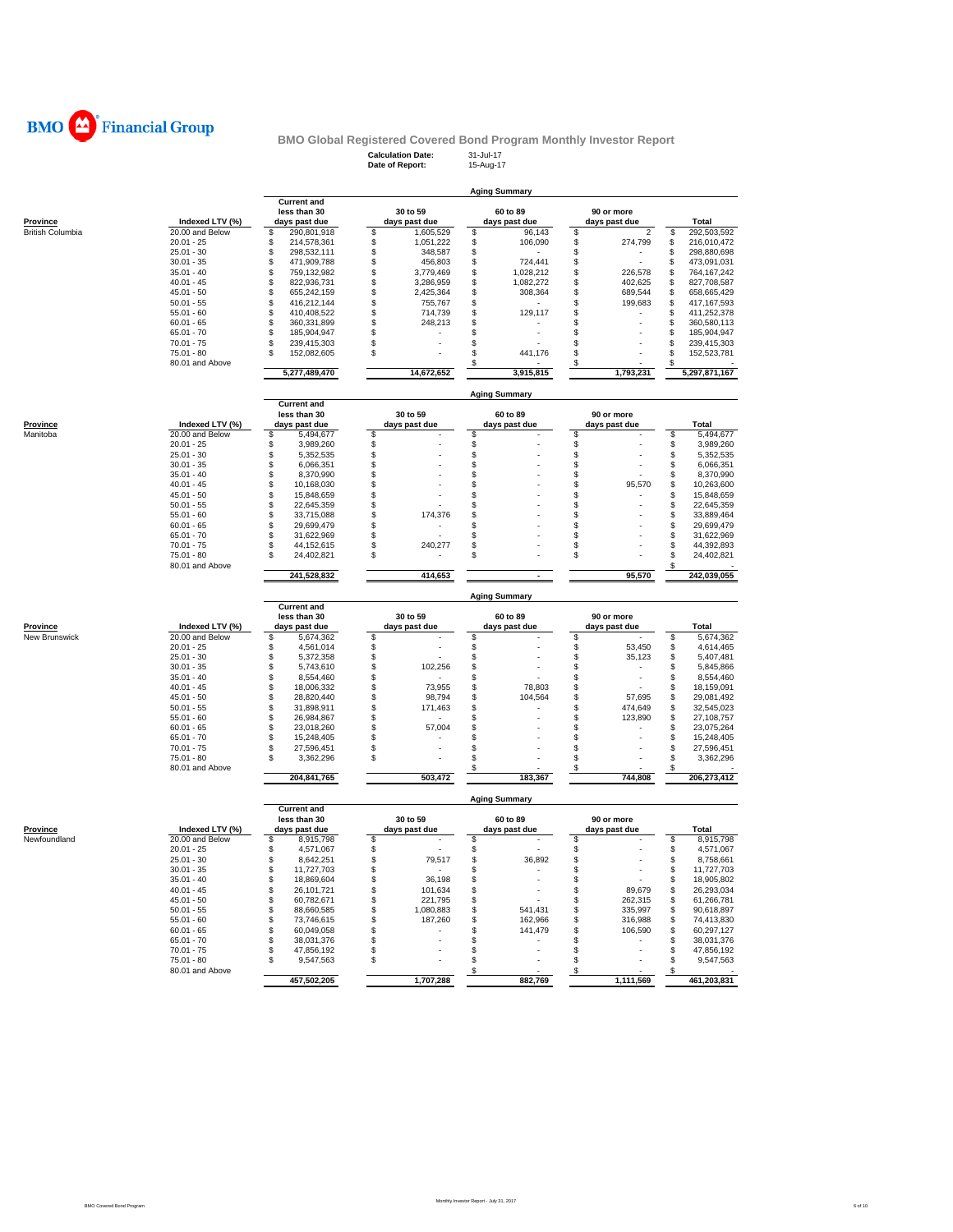

|                            |                                    |                                      | <b>Calculation Date:</b><br>Date of Report: | 31-Jul-17<br>15-Aug-17         |                                |                                      |
|----------------------------|------------------------------------|--------------------------------------|---------------------------------------------|--------------------------------|--------------------------------|--------------------------------------|
|                            |                                    |                                      |                                             | <b>Aging Summary</b>           |                                |                                      |
|                            |                                    | <b>Current and</b><br>less than 30   | 30 to 59                                    | 60 to 89                       | 90 or more                     |                                      |
| Province                   | Indexed LTV (%)                    | days past due                        | days past due                               | days past due                  | days past due                  | Total                                |
| Northwest Territories      | 20.00 and Below                    | \$<br>1,184,044                      | \$                                          | \$                             | \$                             | \$<br>1,184,044                      |
|                            | $20.01 - 25$                       | 857,950<br>\$                        | \$                                          | \$                             | \$                             | \$<br>857,950                        |
|                            | $25.01 - 30$                       | \$<br>1,163,463                      | \$                                          | \$                             | \$                             | \$<br>1,163,463                      |
|                            | $30.01 - 35$                       | \$<br>457,623<br>1,864,931           | Ŝ<br>\$                                     | \$<br>\$                       | \$<br>\$                       | \$<br>457,623                        |
|                            | $35.01 - 40$<br>$40.01 - 45$       | \$<br>\$<br>2,950,788                | \$                                          | \$                             | \$                             | \$<br>1,864,931<br>\$<br>2,950,788   |
|                            | $45.01 - 50$                       | \$<br>1,970,972                      | \$                                          | \$                             | \$                             | \$<br>1,970,972                      |
|                            | $50.01 - 55$                       | \$<br>2,412,271                      | \$                                          | \$                             | \$                             | \$<br>2,412,271                      |
|                            | $55.01 - 60$                       | \$<br>2,335,637                      | S                                           | \$                             | S                              | \$<br>2,335,637                      |
|                            | $60.01 - 65$                       | \$<br>646,218                        | S                                           | \$                             | \$                             | \$<br>646,218                        |
|                            | $65.01 - 70$                       | \$<br>511,486                        | S                                           | \$                             | \$                             | \$<br>511,486                        |
|                            | $70.01 - 75$<br>$75.01 - 80$       | \$<br>1,170,909<br>\$<br>804,189     | S<br>S                                      | \$<br>\$                       | \$<br>\$                       | \$<br>1,170,909<br>\$<br>804,189     |
|                            | 80.01 and Above                    | \$                                   | \$                                          | \$                             | \$                             | \$                                   |
|                            |                                    | \$<br>18,330,480                     | \$                                          | \$                             | \$                             | \$<br>18,330,480                     |
|                            |                                    |                                      |                                             |                                |                                |                                      |
|                            |                                    | <b>Current and</b>                   |                                             | <b>Aging Summary</b>           |                                |                                      |
|                            |                                    | less than 30                         | 30 to 59                                    | 60 to 89                       | 90 or more                     |                                      |
| <u>Province</u>            | Indexed LTV (%)                    | days past due                        | days past due                               | days past due                  | days past due                  | Total                                |
| Nova Scotia                | 20.00 and Below                    | 9,647,885<br>\$                      | \$                                          | \$                             | 29,121<br>\$                   | \$<br>9,677,006                      |
|                            | $20.01 - 25$                       | \$<br>7,840,811                      | \$                                          | \$                             | \$<br>24,003                   | \$<br>7,864,814                      |
|                            | $25.01 - 30$                       | \$<br>9,579,066                      | \$                                          | \$                             | \$                             | \$<br>9,579,066                      |
|                            | $30.01 - 35$<br>$35.01 - 40$       | \$<br>13,908,616                     | \$<br>121,978<br>\$                         | \$                             | \$<br>\$                       | \$<br>14,030,593                     |
|                            | $40.01 - 45$                       | \$<br>14,802,740<br>\$<br>22,947,784 | \$<br>404,606                               | \$<br>\$                       | \$<br>177,900                  | \$<br>14,802,740<br>\$<br>23,530,290 |
|                            | $45.01 - 50$                       | \$<br>41,308,365                     | \$<br>418,967                               | \$                             | \$                             | \$<br>41,727,332                     |
|                            | $50.01 - 55$                       | \$<br>47,322,715                     | \$<br>383,247                               | \$                             | \$<br>35,785                   | \$<br>47,741,748                     |
|                            | $55.01 - 60$                       | \$<br>62,699,499                     | \$                                          | \$                             | \$<br>76,567                   | \$<br>62,776,065                     |
|                            | $60.01 - 65$                       | \$<br>73,359,447                     | \$                                          | \$<br>616,946                  | \$                             | \$<br>73,976,393                     |
|                            | $65.01 - 70$                       | \$<br>80,382,649                     | \$<br>202,477                               | \$                             | \$                             | \$<br>80,585,126                     |
|                            | $70.01 - 75$                       | \$<br>118,400,121                    | \$                                          | \$<br>318,411                  | \$<br>116,894                  | \$<br>118,835,427                    |
|                            | 75.01 - 80<br>80.01 and Above      | \$<br>55,021,716                     | S                                           | \$<br>\$                       | \$<br>×<br>\$                  | S<br>55,021,716<br>S                 |
|                            |                                    | 557,221,415                          | 1,531,275                                   | 935,358                        | 460,271                        | 560,148,319                          |
|                            |                                    |                                      |                                             |                                |                                |                                      |
|                            |                                    | <b>Current and</b>                   |                                             | <b>Aging Summary</b>           |                                |                                      |
|                            |                                    | less than 30                         | 30 to 59                                    | 60 to 89                       | 90 or more                     |                                      |
| <b>Province</b><br>Nunavut | Indexed LTV (%)<br>20.00 and Below | days past due<br>\$                  | days past due<br>\$                         | days past due<br>\$            | days past due<br>\$            | Total<br>\$                          |
|                            | $20.01 - 25$                       | \$                                   | \$                                          | \$                             | \$                             | \$                                   |
|                            | $25.01 - 30$                       | \$                                   | \$                                          | \$                             | \$                             | \$                                   |
|                            | $30.01 - 35$                       | \$                                   | \$                                          | \$                             | \$                             | \$                                   |
|                            | $35.01 - 40$                       | \$                                   | S                                           | \$                             | \$                             | \$                                   |
|                            | $40.01 - 45$                       | \$                                   | S                                           | \$                             | \$                             | \$                                   |
|                            | $45.01 - 50$                       | \$                                   | S                                           | \$                             | \$                             | \$                                   |
|                            | $50.01 - 55$                       | \$                                   | S<br>S                                      | \$                             | \$<br>\$                       | \$                                   |
|                            | $55.01 - 60$<br>$60.01 - 65$       | \$<br>\$                             | S                                           | \$<br>\$                       | \$                             | \$<br>\$                             |
|                            | $65.01 - 70$                       | S                                    | S                                           | \$                             | \$                             | \$                                   |
|                            | $70.01 - 75$                       | \$                                   | \$                                          | \$                             | \$                             | \$                                   |
|                            | 75.01 - 80                         | \$                                   | \$                                          | \$                             | \$                             | \$                                   |
|                            | 80.01 and Above                    | \$                                   | \$                                          | \$                             | \$                             | \$                                   |
|                            |                                    | \$<br>÷                              | \$<br>÷                                     | \$                             | \$<br>÷.                       | \$                                   |
|                            |                                    |                                      |                                             | <b>Aging Summary</b>           |                                |                                      |
|                            |                                    | <b>Current and</b><br>less than 30   | 30 to 59                                    | 60 to 89                       | 90 or more                     |                                      |
| <u>Province</u>            | Indexed LTV (%)                    | days past due                        | days past due                               | days past due                  | days past due                  | Total                                |
| Ontario                    | 20.00 and Below                    | \$<br>490,381,977                    | \$<br>720,710                               | \$<br>292,508                  | \$<br>504,141                  | 491,899,336<br>\$                    |
|                            | $20.01 - 25$                       | \$<br>342,764,832                    | \$<br>147,580                               | \$<br>82,207                   | \$<br>155,240                  | \$<br>343,149,859                    |
|                            | 25.01 - 30                         | D<br>501,104,462                     | Ъ<br>3/5,615                                | ৬<br>65,486                    | \$<br>381,311                  | \$<br>501,926,874                    |
|                            | $30.01 - 35$                       | \$<br>712,835,115                    | \$<br>2,366,502                             | \$<br>99,186                   | \$<br>275,947                  | \$<br>715,576,751                    |
|                            | $35.01 - 40$                       | \$<br>1,221,734,884                  | \$<br>2,269,581                             | \$<br>516,824                  | \$<br>214,096                  | \$1,224,735,385                      |
|                            | $40.01 - 45$                       | \$<br>1,534,584,891                  | \$<br>1,695,926                             | \$<br>$\sim$                   | \$<br>709,991                  | \$1,536,990,809                      |
|                            | $45.01 - 50$                       | \$<br>1,647,212,360                  | 4,441,658<br>\$                             | 1,271,327<br>\$                | 864,656<br>\$                  | \$1,653,790,001                      |
|                            | $50.01 - 55$<br>$55.01 - 60$       | \$<br>1,606,492,481<br>\$            | \$<br>2,740,890<br>\$                       | \$<br>748,009<br>\$<br>789,544 | \$<br>794,769<br>\$<br>537,991 | 1,610,776,149<br>\$                  |
|                            | $60.01 - 65$                       | 1,361,824,344<br>\$<br>1,002,297,263 | 1,252,713<br>\$<br>1,058,934                | \$<br>404,830                  | \$<br>248,503                  | \$1,364,404,592<br>\$1,004,009,530   |
|                            | $65.01 - 70$                       | \$<br>989,429,627                    | \$<br>1,699,724                             | \$<br>560,784                  | \$<br>٠                        | \$<br>991,690,135                    |
|                            | $70.01 - 75$                       | \$<br>886,397,444                    | \$<br>1,223,698                             | \$<br>192,567                  | \$                             | \$<br>887,813,709                    |
|                            | 75.01 - 80                         | \$<br>188,573,782                    | \$<br>426,636                               | \$<br>$\sim$                   | \$                             | \$<br>189,000,418                    |
|                            | 80.01 and Above                    |                                      |                                             | $\mathbf{\hat{s}}$             | $\sqrt{3}$                     | \$                                   |
|                            |                                    | 12,485,633,463                       | 20,420,169                                  | 5,023,272                      | 4,686,645                      | 12,515,763,548                       |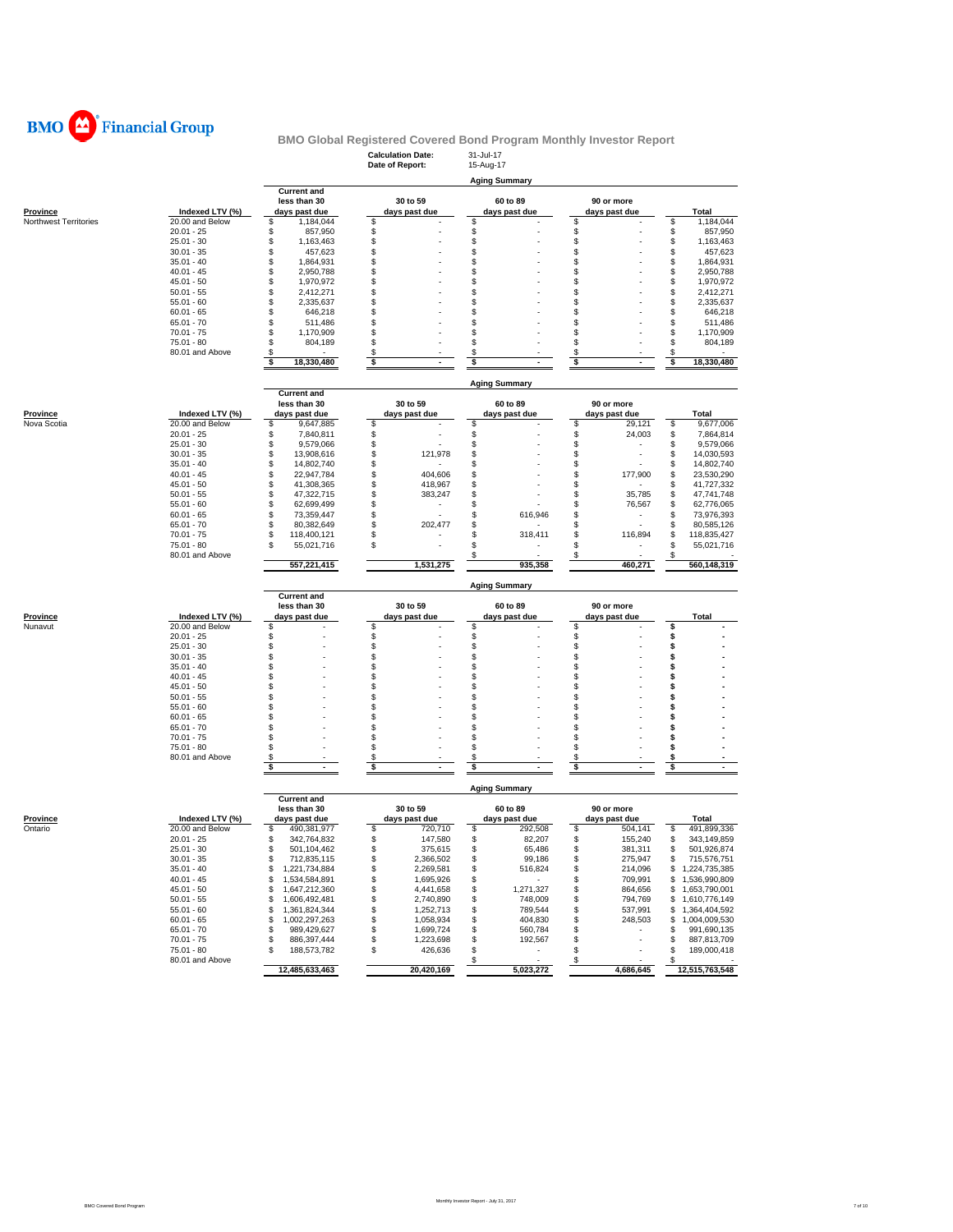

|                          |                                 |                                      | <b>Calculation Date:</b><br>Date of Report: | 31-Jul-17<br>15-Aug-17 |                             |                                      |
|--------------------------|---------------------------------|--------------------------------------|---------------------------------------------|------------------------|-----------------------------|--------------------------------------|
|                          |                                 |                                      |                                             |                        |                             |                                      |
|                          |                                 | <b>Current and</b>                   |                                             | <b>Aging Summary</b>   |                             |                                      |
|                          |                                 | less than 30                         | 30 to 59                                    | 60 to 89               | 90 or more                  |                                      |
| Province                 | Indexed LTV (%)                 | days past due                        | days past due                               | days past due          | days past due               | <b>Total</b>                         |
| Prince Edward Island     | 20.00 and Below<br>$20.01 - 25$ | \$<br>2,080,916<br>\$                | \$                                          | \$                     | \$<br>12,319                | \$<br>2,093,235                      |
|                          | $25.01 - 30$                    | 975,536<br>\$<br>1,535,440           | \$<br>\$                                    | \$<br>\$               | \$<br>\$                    | \$<br>975,536<br>\$<br>1,535,440     |
|                          | $30.01 - 35$                    | \$<br>2,519,292                      | \$                                          | \$                     | \$                          | \$<br>2,519,292                      |
|                          | $35.01 - 40$                    | \$<br>3,461,947                      | \$                                          | \$                     | \$                          | \$<br>3,461,947                      |
|                          | $40.01 - 45$                    | \$<br>6,546,065                      | \$                                          | \$<br>116,648          | \$                          | \$<br>6,662,713                      |
|                          | $45.01 - 50$                    | \$<br>9,334,287                      | \$                                          | \$                     | \$                          | \$<br>9,334,287                      |
|                          | $50.01 - 55$                    | \$<br>11,252,602                     | \$                                          | \$                     | \$                          | \$<br>11,252,602                     |
|                          | $55.01 - 60$                    | \$<br>6,952,429                      | \$                                          | \$                     | \$                          | \$<br>6,952,429                      |
|                          | $60.01 - 65$                    | \$<br>9,078,982                      | \$                                          | \$                     | \$                          | \$<br>9,078,982                      |
|                          | $65.01 - 70$                    | \$<br>8,381,038                      | \$                                          | \$                     | \$                          | \$<br>8,381,038                      |
|                          | $70.01 - 75$                    | \$<br>11,475,126                     | \$                                          | \$                     | \$                          | \$<br>11,475,126                     |
|                          | $75.01 - 80$                    | \$<br>1,629,782                      | \$                                          | \$                     | \$                          | \$<br>1,629,782                      |
|                          | 80.01 and Above                 | 75,223,442                           | $\blacksquare$                              | \$<br>116,648          | \$<br>12,319                | \$<br>75,352,409                     |
|                          |                                 |                                      |                                             |                        |                             |                                      |
|                          |                                 |                                      |                                             | <b>Aging Summary</b>   |                             |                                      |
|                          |                                 | <b>Current and</b>                   |                                             |                        |                             |                                      |
|                          |                                 | less than 30                         | 30 to 59                                    | 60 to 89               | 90 or more                  |                                      |
| <b>Province</b>          | Indexed LTV (%)                 | days past due                        | days past due                               | days past due          | days past due               | Total                                |
| Quebec                   | 20.00 and Below                 | \$<br>66,322,519                     | \$<br>258,555                               | \$<br>55,669           | \$<br>91,082                | \$<br>66,727,824                     |
|                          | $20.01 - 25$<br>$25.01 - 30$    | \$<br>51,530,224<br>\$<br>60,693,735 | \$<br>48,886<br>\$<br>173,823               | \$<br>35,475<br>\$     | \$<br>\$<br>66,228          | \$<br>51,614,584<br>\$<br>60,933,786 |
|                          | $30.01 - 35$                    | \$<br>80,886,622                     | \$<br>222,566                               | \$                     | \$                          | \$<br>81,109,188                     |
|                          | $35.01 - 40$                    | \$<br>102,442,142                    | \$<br>387,111                               | \$<br>714,120          | \$                          | \$<br>103,543,373                    |
|                          | $40.01 - 45$                    | \$<br>133,371,515                    | \$<br>1,175,439                             | \$                     | \$                          | \$<br>134,546,954                    |
|                          | $45.01 - 50$                    | \$<br>222,946,268                    | \$<br>780,113                               | \$<br>465,537          | \$<br>702,345               | \$<br>224,894,263                    |
|                          | $50.01 - 55$                    | \$<br>319,337,486                    | \$<br>1,732,484                             | \$<br>1,026,321        | \$<br>779,755               | \$<br>322,876,047                    |
|                          | $55.01 - 60$                    | \$<br>396,721,886                    | \$<br>959,019                               | \$                     | \$<br>1,819,899             | \$<br>399,500,804                    |
|                          | $60.01 - 65$                    | \$<br>411,173,917                    | \$<br>2,290,596                             | \$<br>2,646,272        | \$<br>2,069,724             | \$<br>418,180,509                    |
|                          | $65.01 - 70$                    | \$<br>541,319,285                    | \$<br>2,594,265                             | \$<br>646,854          | \$<br>1,022,451             | \$<br>545,582,855                    |
|                          | $70.01 - 75$                    | \$<br>667,251,877                    | \$<br>3,576,131                             | \$<br>758,240          | \$<br>1,190,341             | \$<br>672,776,588                    |
|                          | $75.01 - 80$<br>80.01 and Above | \$<br>364,158,597                    | \$<br>512,036                               | \$<br>193,674          | \$<br>747,663               | \$<br>365,611,970<br>\$              |
|                          |                                 | 3,418,156,072                        | 14,711,024                                  | 6,542,161              | 8,489,488                   | 3,447,898,745                        |
|                          |                                 |                                      |                                             |                        |                             |                                      |
|                          |                                 |                                      |                                             |                        |                             |                                      |
|                          |                                 |                                      |                                             | <b>Aging Summary</b>   |                             |                                      |
|                          |                                 | <b>Current and</b><br>less than 30   | 30 to 59                                    | 60 to 89               | 90 or more                  |                                      |
| Province                 | Indexed LTV (%)                 | days past due                        | days past due                               | days past due          | days past due               | <b>Total</b>                         |
| Saskatchewan             | 20.00 and Below                 | \$<br>10,288,347                     | \$                                          | \$                     | \$                          | \$<br>10,288,347                     |
|                          | $20.01 - 25$                    | \$<br>9,456,604                      | \$                                          | \$                     | \$                          | \$<br>9,456,604                      |
|                          | $25.01 - 30$                    | \$<br>10,631,558                     | \$                                          | \$                     | \$                          | \$<br>10,631,558                     |
|                          | $30.01 - 35$                    | \$<br>11,809,029                     | \$                                          | \$                     | \$                          | \$<br>11,809,029                     |
|                          | $35.01 - 40$                    | \$<br>19,674,662                     | \$<br>365,902                               | \$                     | \$<br>137,258               | \$<br>20,177,822                     |
|                          | $40.01 - 45$                    | \$<br>49,481,340                     | \$<br>267,232                               | \$<br>162,871          | \$                          | \$<br>49,911,443                     |
|                          | $45.01 - 50$                    | \$<br>72,785,226                     | \$<br>482,437                               | 475,660<br>\$<br>S     | \$<br>220,046               | \$<br>73,963,369                     |
|                          | $50.01 - 55$<br>$55.01 - 60$    | \$<br>61,397,016<br>\$               | \$<br>\$                                    | \$                     | \$<br>\$<br>920,190         | \$<br>61,397,016<br>\$               |
|                          | $60.01 - 65$                    | 53,205,875<br>\$<br>46,882,260       | \$                                          | \$                     | \$<br>1,362,797             | 54,126,065<br>\$<br>48,245,056       |
|                          | $65.01 - 70$                    | \$<br>26,688,580                     | \$<br>199,754                               | \$                     | \$<br>617,572               | \$<br>27,505,906                     |
|                          | $70.01 - 75$                    | \$<br>36,012,003                     | \$<br>295,753                               | \$                     | \$                          | \$<br>36,307,756                     |
|                          | $75.01 - 80$                    | \$<br>6,354,384                      | \$                                          | \$                     | \$                          | \$<br>6,354,384                      |
|                          | 80.01 and Above                 |                                      |                                             | \$                     | \$                          | \$                                   |
|                          |                                 | 414,666,883                          | 1,611,078                                   | 638,531                | 3,257,863                   | 420,174,355                          |
|                          |                                 |                                      |                                             | <b>Aging Summary</b>   |                             |                                      |
|                          |                                 | <b>Current and</b>                   |                                             | 60 to 89               |                             |                                      |
| <b>Province</b>          | Indexed LTV (%)                 | less than 30<br>days past due        | 30 to 59<br>days past due                   | days past due          | 90 or more<br>days past due | Total                                |
| <b>Yukon Territories</b> | 20.00 and Below                 | \$<br>666,225                        | \$                                          | \$                     | \$                          | 666,225<br>\$                        |
|                          | $20.01 - 25$                    | \$<br>1,324,906                      | \$                                          | \$                     | \$                          | \$<br>1,324,906                      |
|                          | $25.01 - 30$                    | \$<br>1.600.318                      | S                                           | \$                     | \$                          | S<br>1.600.318                       |
|                          | $30.01 - 35$                    | \$<br>1,715,939                      | \$                                          | \$                     | \$                          | \$<br>1,715,939                      |
|                          | $35.01 - 40$                    | \$<br>2,172,798                      | \$                                          | \$                     | \$<br>٠                     | \$<br>2,172,798                      |
|                          | $40.01 - 45$                    | \$<br>2,884,647                      | \$                                          | \$                     | \$<br>÷                     | \$<br>2,884,647                      |
|                          | $45.01 - 50$                    | \$<br>2,573,466                      | \$                                          | \$                     | \$                          | \$<br>2,573,466                      |
|                          | $50.01 - 55$                    | \$<br>2,261,540                      | \$                                          | \$                     | \$                          | \$<br>2,261,540                      |
|                          | $55.01 - 60$                    | \$<br>1,124,078                      | \$                                          | \$                     | \$                          | \$<br>1,124,078                      |
|                          | $60.01 - 65$<br>$65.01 - 70$    | \$<br>2,914,482<br>\$<br>768,418     | \$<br>\$                                    | \$<br>\$               | \$<br>\$                    | \$<br>2,914,482<br>\$<br>768,418     |
|                          | $70.01 - 75$                    | \$<br>722,330                        | \$                                          | \$                     | \$                          | \$<br>722,330                        |
|                          | $75.01 - 80$                    | \$<br>372,601                        | \$                                          | \$                     | \$                          | \$<br>372,601                        |
|                          | 80.01 and Above                 | \$<br>\$<br>21,101,748               | \$<br>\$<br>$\sim$                          | \$<br>\$<br>$\sim$     | \$<br>\$<br>$\sim$          | \$<br>\$<br>21,101,748               |

<sup>(1)</sup> Value as determined by adjusting, not less than quarterly, the Original Market Value utilizing the Indexation Methodology (see Appendix for details) for subsequent price developments.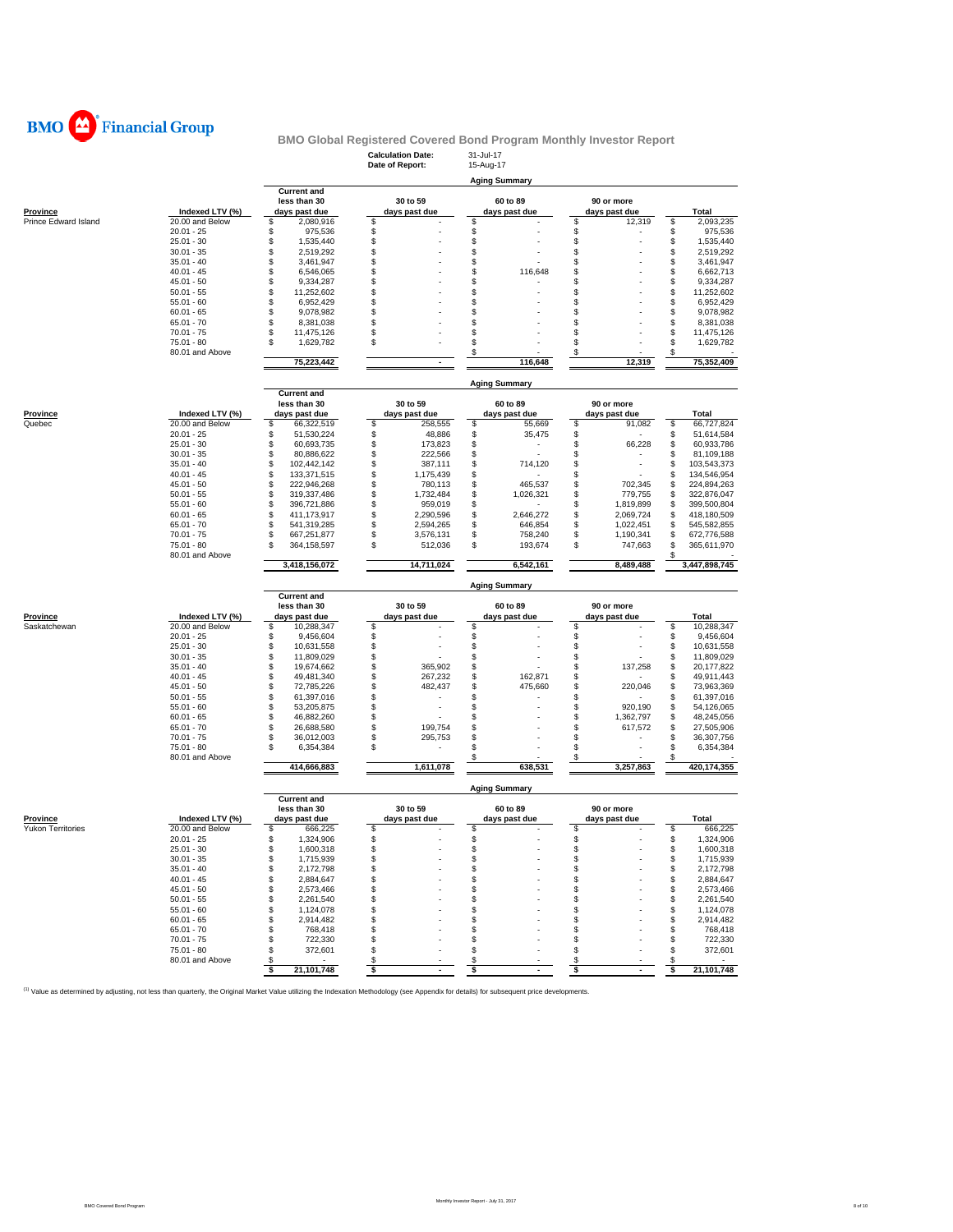

|                                                                      |                          |             | <b>Calculation Date:</b><br>Date of Report: | 31-Jul-17 | 15-Aug-17            |               |                  |               |                |
|----------------------------------------------------------------------|--------------------------|-------------|---------------------------------------------|-----------|----------------------|---------------|------------------|---------------|----------------|
| Cover Pool - Current LTV Distribution by Credit Score <sup>(1)</sup> |                          |             |                                             |           |                      |               |                  |               |                |
|                                                                      |                          |             |                                             |           | <b>Credit Scores</b> |               |                  |               |                |
| Indexed LTV (%)                                                      | <b>Score Unavailable</b> | < 600       | $600 - 650$                                 |           | 651 - 700            | 701 - 750     | 751 - 800        | >800          | Total          |
| 20.00 and Below                                                      | 30,878,457               | 12,709,159  | 18,845,526                                  |           | 63,084,363           | 151.313.663   | 368.141.197      | 317,939,186   | 962,911,552    |
| $20.01 - 25$                                                         | 21,025,612               | 10.899.271  | 18.028.983                                  |           | 58,491,845           | 111,633,155   | 284,963,224      | 193,137,048   | 698,179,136    |
| $25.01 - 30$                                                         | 30,706,643               | 13,145,772  | 32,118,943                                  |           | 83,607,753           | 176.572.695   | 392,690,715      | 245, 155, 418 | 973,997,938    |
| $30.01 - 35$                                                         | 26,749,653               | 22,370,413  | 43,730,785                                  |           | 134,619,049          | 286,361,507   | 587,310,868      | 311,734,194   | 1,412,876,469  |
| $35.01 - 40$                                                         | 45,093,808               | 43,794,963  | 91,022,245                                  |           | 231,445,564          | 485,421,429   | 971,224,679      | 422,984,802   | 2,290,987,491  |
| $40.01 - 45$                                                         | 37,247,618               | 51,972,780  | 106,633,165                                 |           | 303,157,543          | 613,531,063   | 1,176,567,242    | 518,462,699   | 2,807,572,111  |
| $45.01 - 50$                                                         | 16,264,014               | 64,350,358  | 132,150,529                                 |           | 363,220,621          | 680,584,921   | 1,248,286,705    | 472,740,990   | 2,977,598,137  |
| $50.01 - 55$                                                         | 21,558,087               | 67,371,261  | 130.877.981                                 |           | 356,442,376          | 721,786,974   | 1,167,095,885    | 421,566,882   | 2,886,699,447  |
| $55.01 - 60$                                                         | 31,908,959               | 57,115,889  | 119.965.868                                 |           | 362.052.441          | 718,830,909   | 1,126,877,916    | 385,914,502   | 2,802,666,484  |
| $60.01 - 65$                                                         | 40,259,822               | 51,030,894  | 103,238,538                                 |           | 294.470.640          | 673.743.623   | 1,005,544,102    | 299,235,530   | 2,467,523,149  |
| $65.01 - 70$                                                         | 43,408,826               | 52,064,972  | 108,515,096                                 |           | 321,192,293          | 621,114,998   | 884,450,318      | 262,487,434   | 2,293,233,936  |
| $70.01 - 75$                                                         | 36,042,466               | 48,115,081  | 109,603,032                                 |           | 345,189,292          | 699,859,464   | 989,312,358      | 256,148,229   | 2,484,269,922  |
| $75.01 - 80$                                                         | 5,017,645                | 15,756,408  | 40,271,821                                  |           | 165,348,645          | 341,433,176   | 626,501,895      | 154,423,192   | 1,348,752,782  |
| 80.01 and Above                                                      |                          |             |                                             |           |                      |               |                  |               |                |
|                                                                      | 386,161,611              | 510,697,220 | 1,055,002,513                               |           | 3,082,322,424        | 6,282,187,577 | \$10,828,967,102 | 4,261,930,106 | 26,407,268,552 |

<sup>(1)</sup> Value as determined by adjusting, not less than quarterly, the Original Market Value utilizing the Indexation Methodology (see Appendix for details) for subsequent price developments.